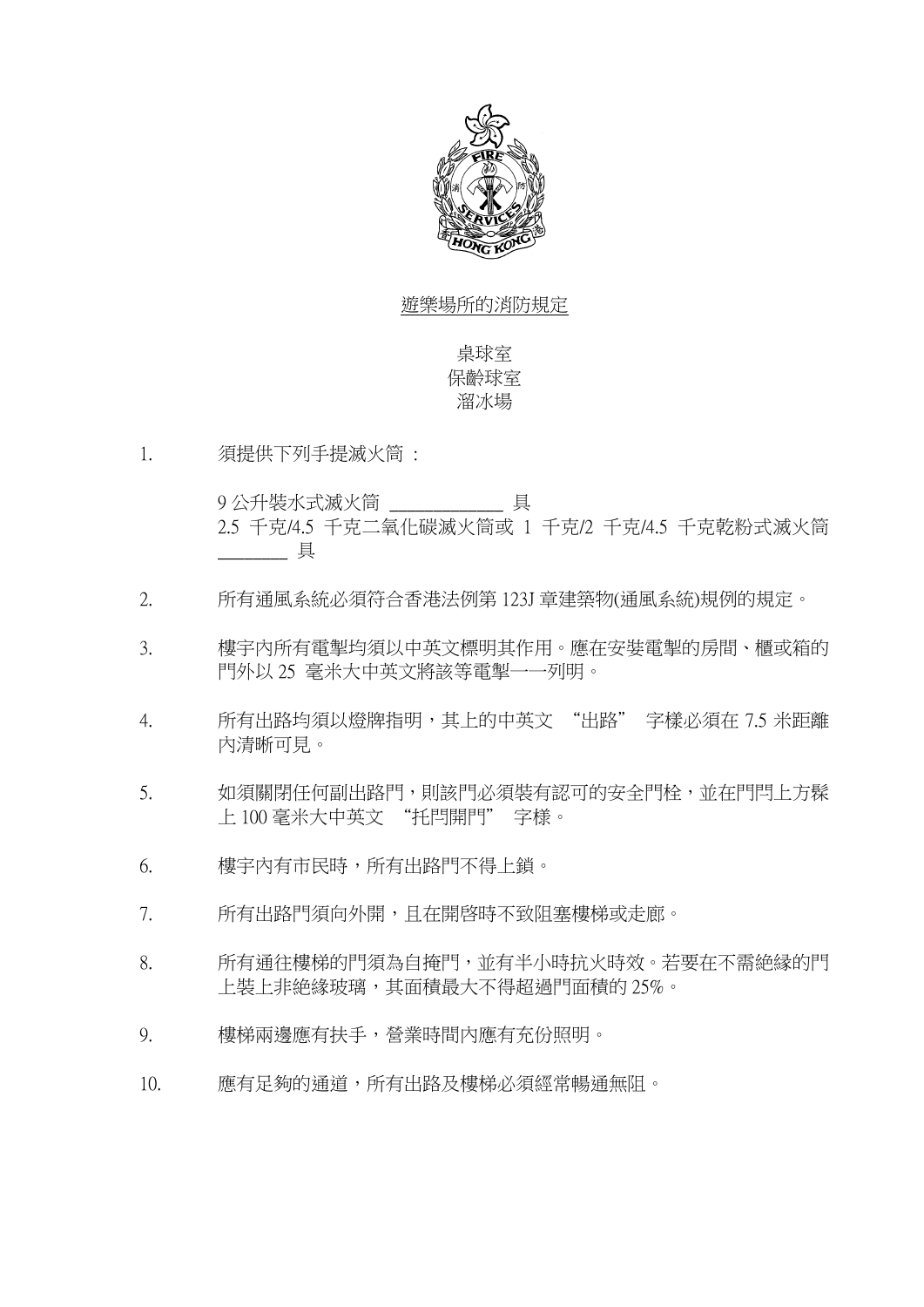- 11. 除廚房外,不得在樓宇內其他地方煮食,並應以具有 1 小時抗火時效的抗火 牆把廚房與樓宇內其他地方完全隔開,而且任何門口均須以具有半小時抗火 時效的自掩門保護。
- 12. 廚房內只可使用煤氣或電力煮食。在廚房以外的地方只可用電力把食物加熱 / 燒水。
- 13. 不得有易燃裝飾。如使用易燃牆壁及天花隔板,則該等牆壁及天花隔板的表 面火熖蔓延率須符合英國標準 476 第七部第一級或第二級的規定。或用認可 的防火漆 / 溶液加以處理,使其符合該規定。若採用以認可防火漆 / 溶液 處理的方法,則工程須由第二級註册消防装置承辦商進行,並由承辦商發出 證明書,送交本處以資證明。
- 14. 所有裝飾,包括窗簾、帷幕及其他紡織品掛飾等,其所用的物料均須為防火 纖維,而且在按照英國標準 5438 的規定測試時,須符合英國標準 5867 第二 部 B 類纖維的規定,或利用經第二級註冊消防装置承辦商證明的認可防火漆 /溶液加以處理,使符合該標準。同時須由承辦商發出證明書,送交消防處處 長以資證明。
- 15. 樓宇不得作住宅用途,但為了保安理由,可容許一名看更在樓宇內過夜。
- 16. 任何保齡球瓶噴漆,髹光油或類似工作(在保齡球道上的固定物件進行這頪工 作除外)必須在空曠地方或另外一間特別用抗火材料建造的房間或建築物內 進行。如屬後者,所有照明設備均須為防火類型,同時電掣須装置在該房間 / 建築物外面。
- 17. 建築物內的所有消防装置及設備,均須妥善保存,並維持良好的操作效能。 若需要更改及添置,工程須由註册消防装置承辦商進行,並發出證明書予消 防装置持有人,同時在 14 日內把證明書副本送交消防處處長。
- 18. 附加規定:

如果處所內採用了聚氨酯泡膠床褥和軟墊家具,它們都必須分別符合英國標 準 BS 7177 (1996) 和英國標準 BS 7176(1995) 所訂的可燃性標準(適用於中度 危險的處所/樓宇),或得到消防處處長認可的標準。詳情請看附錄。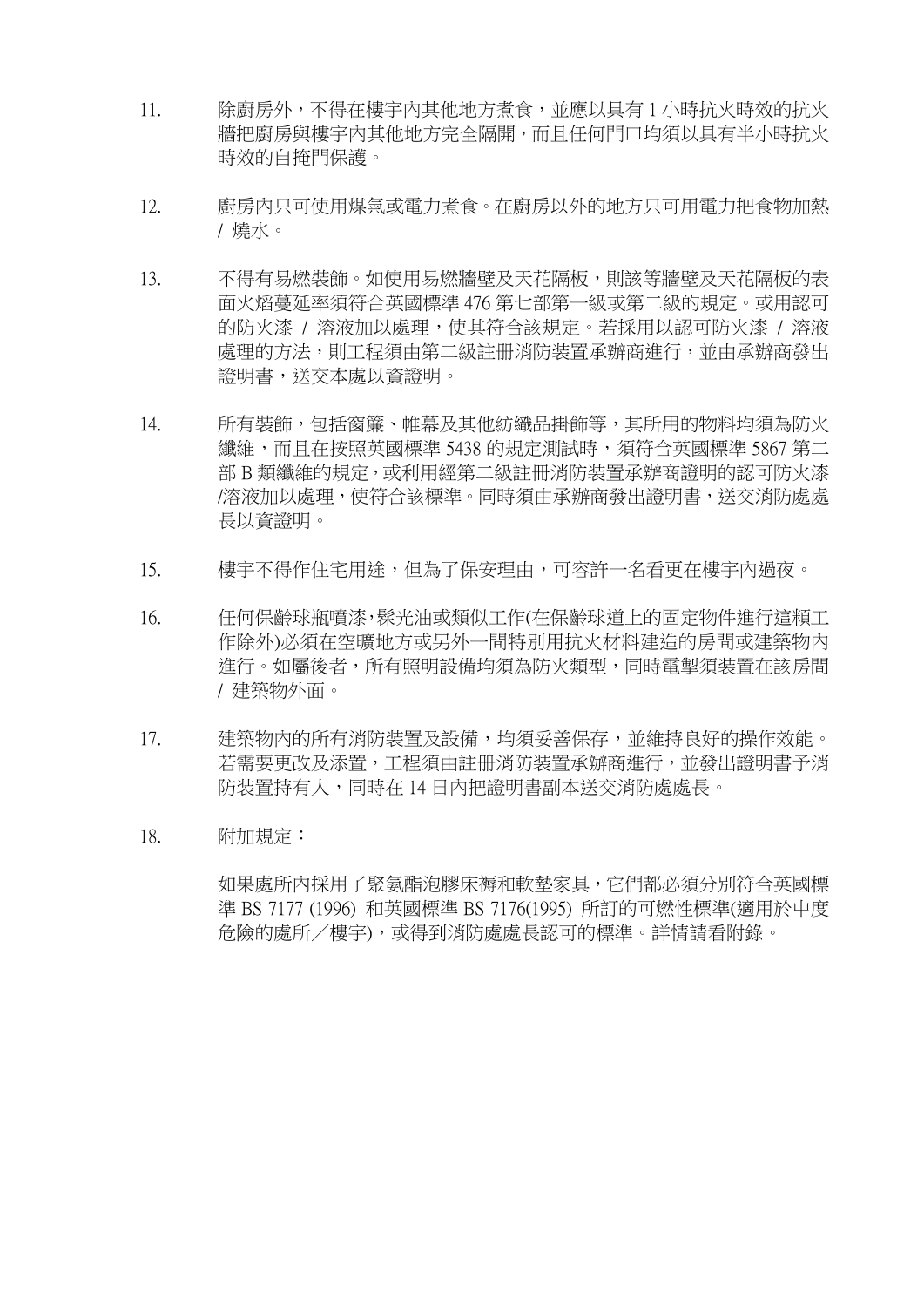

# **Details of the Fire Services Requirement for PU Foam Filled Mattress and Upholstered Furniture**

## 聚氨酯乳膠床褥及襯墊傢具之消防安全規定標準詳情

- (a) All PU foam filled mattresses shall conform to British Standard 7177:1996 (for use in medium hazards premises/building) or its international equivalent standard acceptable by the Director of Fire Services.
- (甲) 所有含有聚氨酯乳膠之床褥須符合英國標準 7177(一九九六年版)(適用於中度 危險的處所/樓宇)或消防處處長接受的同等國際標準。
- (b) All PU foam filled upholstered furniture shall conform to British Standard 7176:1995 (for use in medium hazards premises/building) or its international equivalent standard acceptable by the Director of Fire Services.
- (乙) 所有含有聚氨酯乳膠的襯墊傢具須符合英國標準 7176(一九九五年版)(適用於 中度危險的處所/樓宇)或消防處處長接受的同等國際標準。
- (c) The PU foam filled mattresses and upholstered furniture meeting the specified standards shall bear an appropriate label as listed overleaf. Invoices from manufacturers/suppliers and test certificates from a testing laboratory both indicating that the PU foam filled mattress and/or furniture items comply with the specified standards shall be produced for verification. The test certificates shall be issued by a testing laboratory accredited to conduct tests according to the specified standards, and be authenticated by the company's stamp of manufacturers/suppliers.
- (丙) 符合指定標準的聚氨酯乳膠床褥及襯墊傢具須附有適當的標籤(標籤樣本載 於本附件背頁)。此外亦須出示製造商/供應商的發票和測試實驗所的測試證 明書供查核,以證明有關的聚氨酯乳膠床褥及/或襯墊傢具符合指定標準。 測試證明書必須獲授權進行有關測試的認可實驗所發出。測試證明書上亦須 蓋上製造商/供應商的公司印章,以供核證之用。